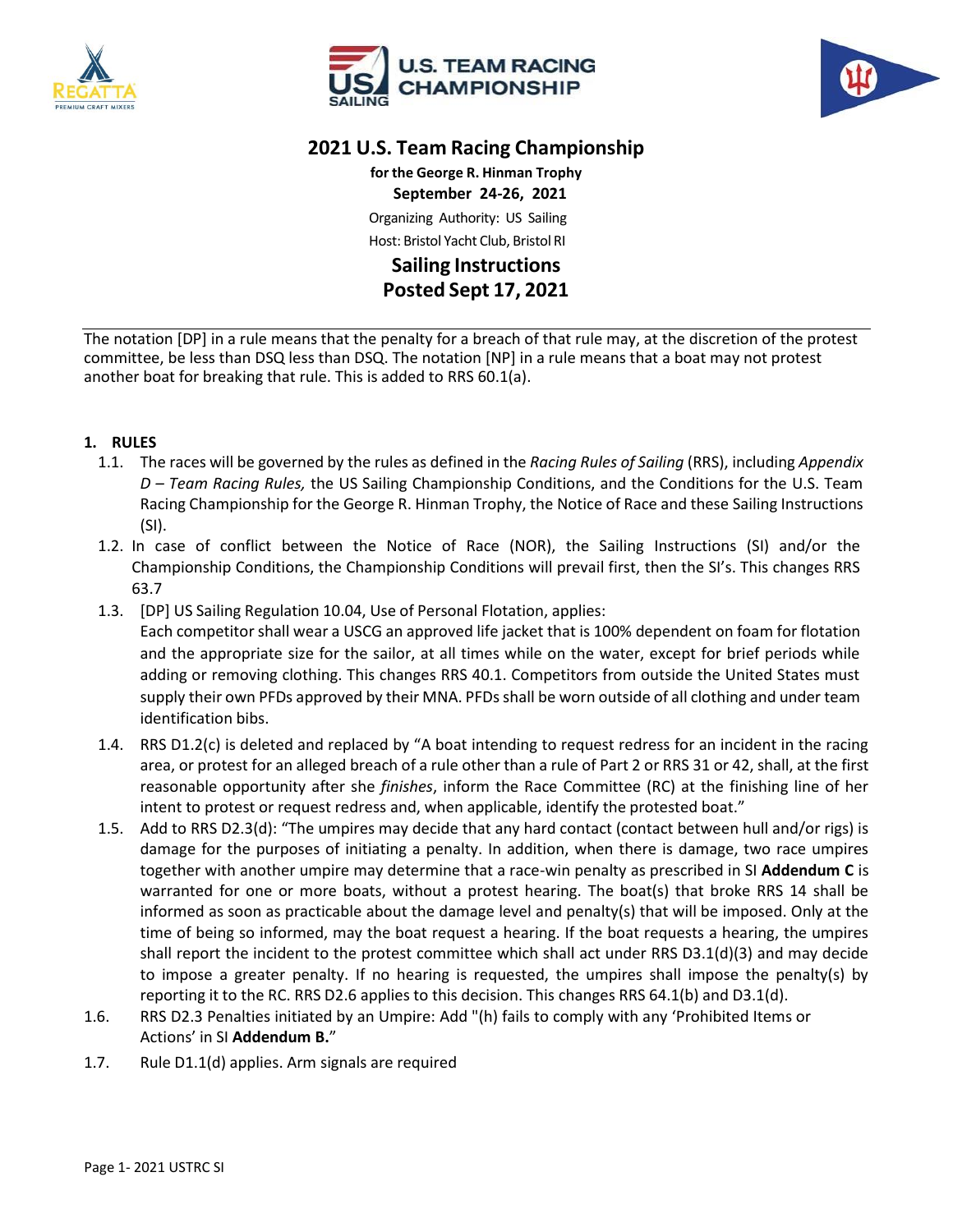





- 1.8. US Sailing Appendix U Audible-Signals Racing System as modified by these sailing instructions will be used.
- 1.9. Rules D5.3 and D5.4 are changed to replace all instances of "Race Committee" with "protest committee".

## **2. NOTICES TO COMPETITORS**

2.1. Notices to competitors will be posted on the official notice board located in the tent at Bristol Yacht Club (Bristol YC).

## **3. CHANGES TOTHE SAILING INSTRUCTIONS**

- 3.1. Changes to the SI made ashore will be posted, in writing, no later than 60 minutes before the first warning signal on the day they will take effect, except that any changes made under SI 6.3 will be effective immediately and may be posted at any time. Any change to the schedule requiring racing to begin earlier than scheduled will be posted on the official notice board by 1900 hours, or 30 minutes after the last boat finishes the last race of the day, whichever is later, on the day before the schedule change takes effect.
- 3.2. In accordance with RRS 90.2 (c), any change to the SI made afloat will be signaled by the display of "L" flag with one sound signal. The RC or umpires may communicate these changes either verbally or in writing. All changes made afloat will be posted, in writing, to the official notice board as soon as possible on the day they were made, even if this is after racing.

#### **4. SIGNALS MADE ASHORE**

- 4.1. Signals made ashore will be displayed from a flagpole on the Bristol YC Lawn.
- 4.2. When flag AP is displayed ashore, '1 minute' is replaced with 'not less than 45 minutes.' This changes Race Signal AP.

#### **5. SCHEDULE**

|                             | <b>Thursday</b><br><b>September</b><br>23 | <b>Friday</b><br><b>September</b><br>24 | <b>Saturday</b><br><b>September</b><br>25 | <b>Sunday</b><br>September 26     |
|-----------------------------|-------------------------------------------|-----------------------------------------|-------------------------------------------|-----------------------------------|
| Practice                    | 1300 - 1900                               |                                         |                                           |                                   |
| Check In                    | 1300 - 1700                               | 0800 - 0900                             |                                           |                                   |
| <b>Competitors Briefing</b> |                                           | 0900                                    |                                           |                                   |
| <b>First Warning</b>        |                                           | 1015                                    | 0930                                      | 0930                              |
| <b>Umpire De-Brief</b>      |                                           | after racing                            | after racing                              |                                   |
| Regatta Social              |                                           |                                         | 1800                                      |                                   |
| <b>Trophy Presentation</b>  |                                           |                                         |                                           | <b>After Racing</b><br>(NLT 1700) |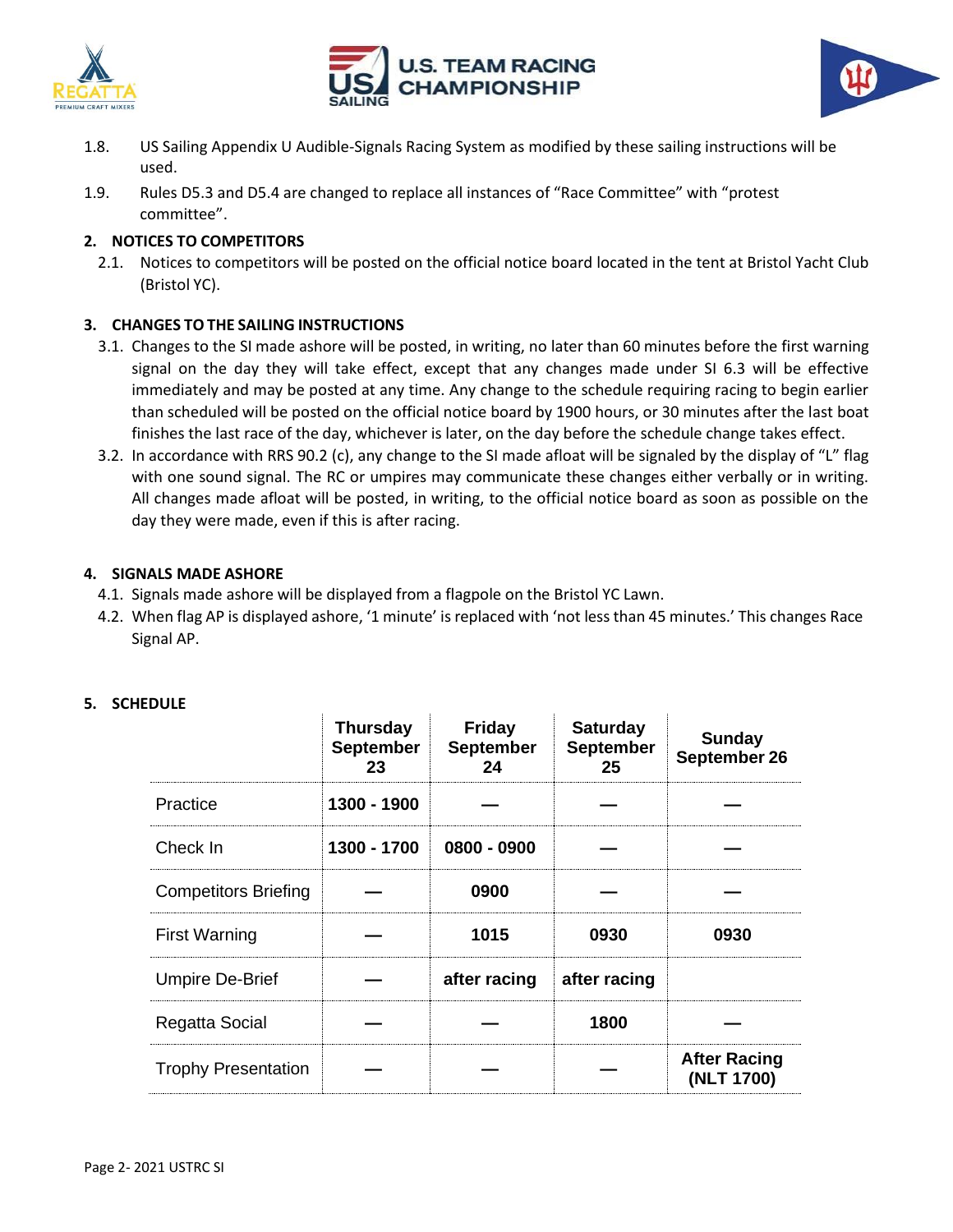





## **6. EVENT FORMAT**

- 6.1. The event is a three-boat against three-boat team race.
- 6.2. Teams will not be mustered. It is the competitors' responsibility to be ready to race.
- 6.3. The Organizing Authority (OA) may change the format, terminate any stage or the event when, in its opinion, it is impractical to attempt to hold the remainder of matches under the existing conditions or in the remaining time scheduled; early stages may be terminated in favor of later stages. Such a decision by the OA will not be subject to a request for redress. This changes RRS 62 and D4.2(a).
- 6.4. The event format will be a Swiss League, outlined in SI **Addendum A**, and may be followed by a knock-out stage as described in detail below. Overall regatta team rankings will be determined at the end of each stage as specified below:

Stage 1 - Qualifying Series: A Swiss League format with rounds of 12 races will be utilized. Wins are worth 1 point.

Stage 2 – Quarterfinal Series: Up to 8 teams ranked on cumulative points from Stages 1 may be included: The highest ranked teams will select its opponent. The winner of each match will be the first to win two races. This stage may be skipped and the OA may proceed directly to Stage 3.

Stage 3 -- Semifinal Series: The winning teams from stage 2 will advance to stage 3. If stage 2 is skipped then the 4 highest ranked teams from stage 1 will advance to stage 3. In either case, the highest ranked team based off win record from stage 1 will select their opponent. The other 2 teams will be paired together. The winner of each match will be the first to win three races.

Stage 4 – Final Series: The top 2 teams will compete in the finals. The winner of each match will be the first to win three races. If this stage is terminated before a race is completed, the overall event rankings will be the rankings at the end of the previously completed stage.

Petit Final - Knock-out match (first to win two races) between the losers of Stage 3 to determine  $3<sup>rd</sup>$  and 4<sup>th</sup> places. If this match is not sailed, the teams shall be ranked based on their rankings at the end of the previous stage. If this stage is terminated before a race is completed, the overall event rankings will be the rankings at the end of the previous stage. If a match is terminated before it is complete, the winner shall be the team with the higher number of race wins at that time or, if this is a tie, the team that won the last race of the match.

Final Rankings - Overall rankings for teams not in the stage 2-4 shall be based on the rankings at the end of Stage 1.

#### **7. RACING AREA**

The racing area will be on the southeast side of Bristol Harbor adjacent to the State Street Dock and Bristol Maritime Center. Boats will launch from Bristol YC.

#### **8. THE COURSE**

8.1. The default course is a starboard digital N. (See **Addendum D** for the diagram of the digital N.) The alternate course is a port box. If the alternate course is to be sailed, the RC will announce it before the warning signal of a race.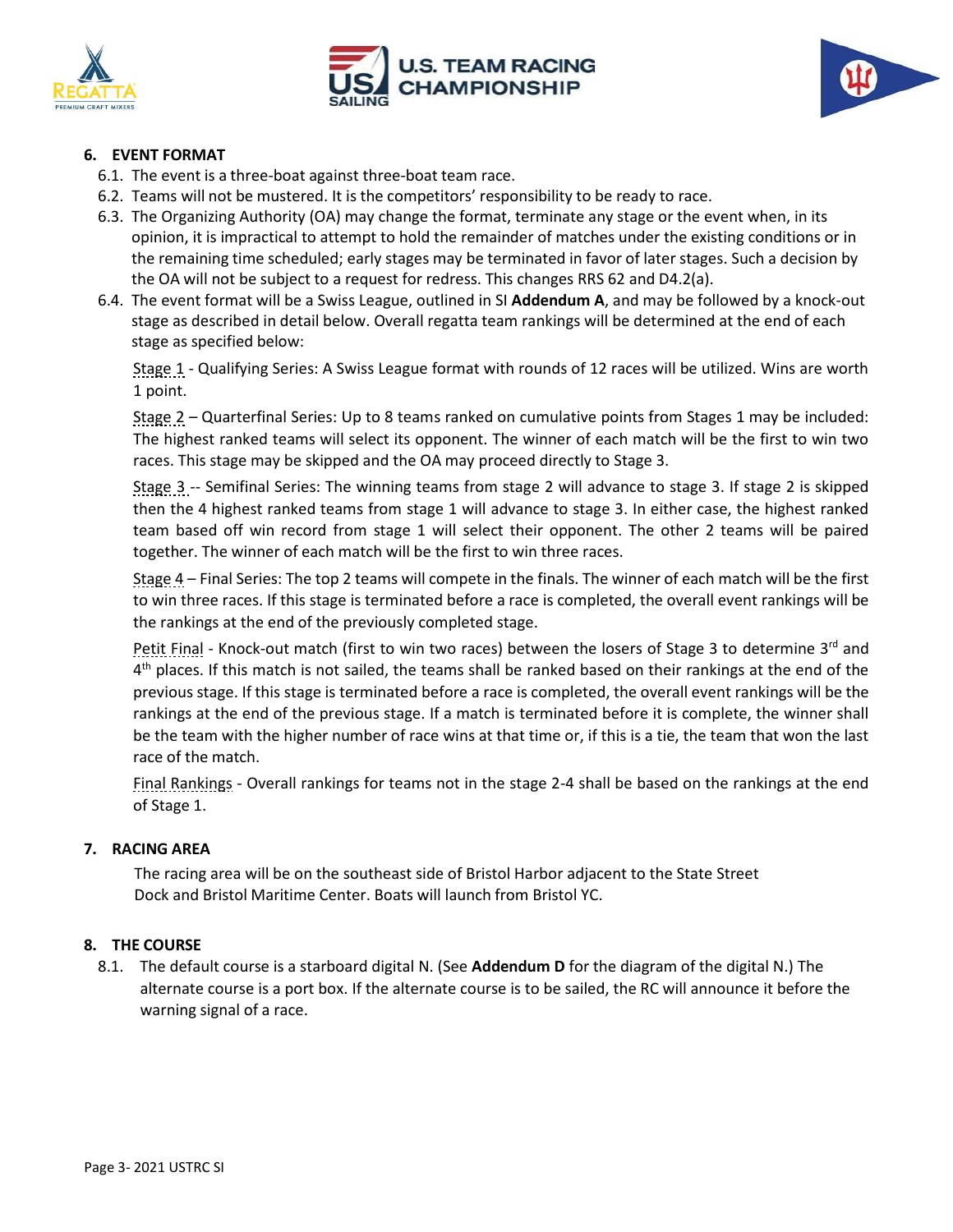





- 8.2. Courses shall not be shortened.
- 8.3. The RC may change a leg of the course that begins at a rounding mark by changing the position of the next mark or the finishing line, but no mark shall be moved when any boat is on the leg that it terminates. Subsequent legs may be changed to maintain the course configuration. There will be no visual or audible signals for a course change. This changes RRS 33.

## **9. MARKS**

The starting and finishing marks will be orange dingy buoys. All other marks will be orange inflatable buoys.

#### **10. THE START**

- 10.1. Races will be started using US Sailing Appendix U Audible-Signals Racing System and may be modified to utilize a rolling start, where the starting signal for a race is the warning signal for the next race. This may be modified to allow more time between starts as needed.
- 10.2. Colored shapes, representing the colors of the boats in the race, may be displayed on the start boat before the preparatory signal. The race number may be displayed on the side of the RC boat.
- 10.3. The starting sequence will be:

| Signal      | Time before start   | Sou<br>nd      | Signal               | Time before<br>start | Sound     |
|-------------|---------------------|----------------|----------------------|----------------------|-----------|
| Warning     | 3 minutes           | 3 long         | previous column      |                      |           |
| Preparatory | 2 minutes           | 2 long         |                      | 5 seconds 1 short    |           |
|             | 1 minute+30 seconds | 1 long+3 short |                      | 4 seconds 1 short    |           |
|             | 1 minute            | 1 long         |                      |                      |           |
|             | 30 seconds          | 3 short        |                      | 3 seconds 1 short    |           |
|             | 20 seconds          | $2$ short      |                      | 2 seconds $ 1$ short |           |
|             | 10 seconds          | 1 short        |                      | 1 second             | $1$ short |
| next column |                     | Start          | 0 seconds $ 1 $ long |                      |           |

- 10.4. Failure to hear a signal shall not be grounds for redress.
- 10.5. Flag 'X', if displayed, will be displayed no longer than one (1) minute after the starting signal. This changes RRS U4.
- 10.6. A boat shall not start later than two (2) minutes of her starting signal. This changes RRS D3.1 (a).
- 10.7. The starting order will be available online and displayed at the rotation area.
- 10.8. The starting line will be between a staff displaying an orange flag on a RC boat on one end and the course side of nearby starting mark.
- 10.9. [NP] A boat whose warning signal has not been made shall stay clear of the starting area.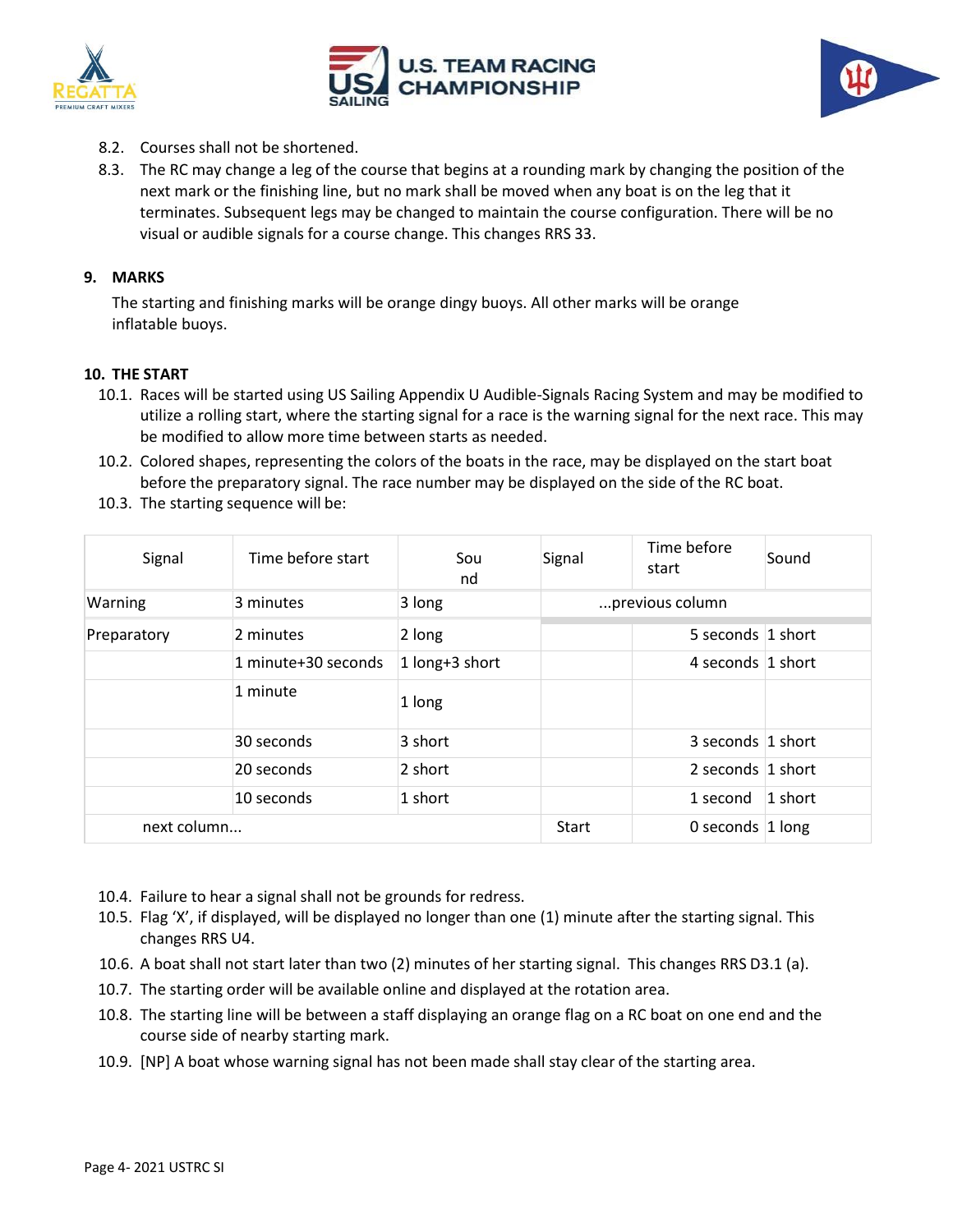

# **TEAM RACING**



## **11. THE FINISH**

The finishing line will be between a staff displaying an orange flag on an RC boat and the course side of a nearby finishing mark. This changes Race Signals.

#### **12. UMPIRING**

The event will be umpired. Teams shall provide their own red protest flags measuring at least 8 X 8 inches. Each team's flags must be inspected and approved by the CU ortheir representative at check-in.

#### **13. ABANDONMENT**

Abandonment will be signaled orally by the RC and/or umpires. Abandoned races may be re-sailed and ifso, a new warning signal will be made assoon as practical. This changes RRS 32.1 and Race Signals.

#### **14. PROTEST AND REDRESS REQUESTS**

- 14.1. The protest committees will be comprised of umpires appointed by the chief umpire as appropriate.
- 14.2. Any RC decisions regarding abandonment under RRS 32, shall not be grounds for a boat to request redress. This changes RRS 62.

## **15. DAMAGE [NP]**

- 15.1. An initial damage deposit of \$500 shall be paid at registration. This deposit isthe maximum payable by the team as a result of any one incident. The OA may require the damage deposit to be restored to its original amount before a team will be permitted to continue racing.
- 15.2. Competitors are responsible for inspecting their assigned boats before each race for possible breakdowns and missing equipment. Discrepancies must be reported to the OA immediately.
- 15.3. Competitors shall report any damage, breakdown, or loss of equipment, however slight, to the Bosun immediately upon returning a boat. Compliance with this instruction is required regardless of whether a score change for a breakdown or redress for damage is being requested.
- 15.4. The RC may decide not to run a re-sail as a result of a breakdown or damage in a round robin stage if the result of that race is not relevant to the progress of any team to the next stage, and shall score each team half a race-win.

#### **16. MINIMUM CREW WEIGHT**

- 16.1. The combined weight of each six-person team shall *not be less than 870 pounds*. Each team whose combined weight is less than this amount shall carry corrector weight while racing. The amount of corrector weight will be one pound of corrector weight for each pound of combined crew weight less than 870 pounds. Corrector weights shall be distributed among the boats of a team to make the combined weight of skipper and crew of each of the three boats as even as practicable. The protest committee, on request, may approve a more equitable distribution.
- 16.2. Each team with a combined weight of less than 870 pounds shall be responsible for supplying its own corrector weights. Only water in sealed jugs shall be acceptable. Competitors shall carry the corrector weights in every race, from boat to boat, and shall secure them in the cockpit of each boat.
- 16.3. Competitors shall be weighed by the OA at check-in to determine the combined weight. The competitors shall be weighed in dry swimming attire or light clothing with empty pockets.
- 16.4. Spot checks of team weights and corrector weights may be made during the event for compliance.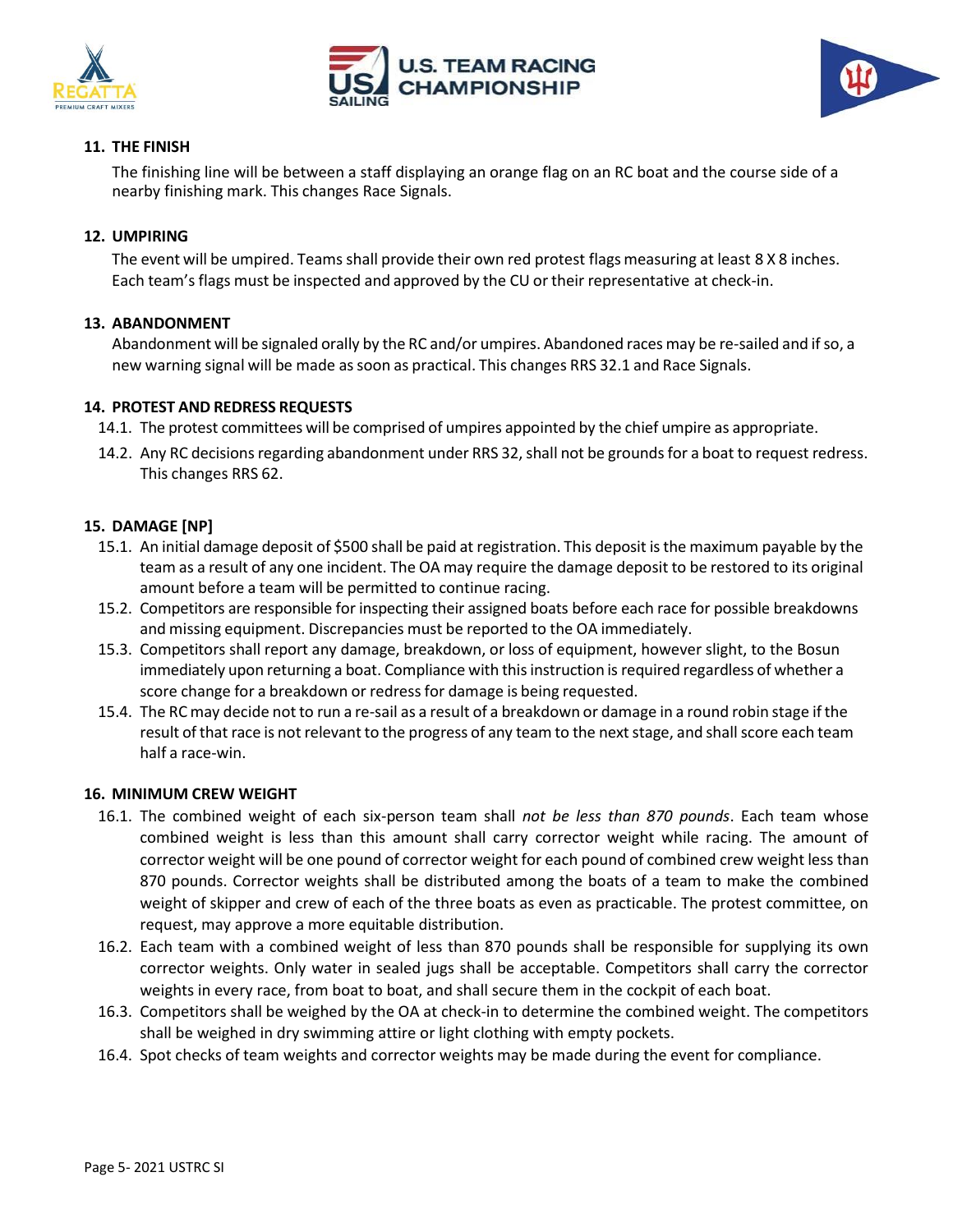



#### **ADDENDUM A**

#### Computer-generated Swiss League

- 1. The round robin will be a computer-generated Swiss League.
- 2. A round will be a set of 12 races in which every team competes. A draw will determine team placement in the first round.
- 3. The second round will use the order of the original draw and the first winner will sail against the second winner and so on, except the first loser will sail the last loser or the last winner.
- 4. After round 2, rounds will be scheduled as far as possible in order of their places (the first team will sail the second team and so on), except that teams will not be matched for 2 races in five rounds.
- 5. If the final round cannot be completed, its results will be ignored.
- 6. Races that cannot be sailed in order, or for which results are not entered or complete, will be ignored for scheduling purposes. Subsequently corrected or altered results will not affect a published schedule.
- 7. A drop-out is a team unlikely, in the opinion of the RC, to take any further part in the event. The decision to designate a team as a drop-out will be posted, after which its races will continue to be scheduled but will not be sailed and opponents will score a win. Drop-outs will be scheduled from the first unscheduled round after dropping out, first against each other and then, where possible, against the lowest-placed team it has not met. Drop-outs may re-join the event at the discretion of the RC whose decision will be final.
- 8. Any other missing team is a no-show and the opposing team will be given a walk-over after at least one of its boats has started and sailed for two minutes and all boat in the team round mark 2 on the course.
- 9. A resail will be inserted in the rotation and sailed without breaks. The RC will allocate the resails within a slot and they will not necessarily be in the same boats as the original race. RC decisions on resails will be final.
- 10. Half-win penalties will be applied after the end of the round robin and before tie-breakers are applied. Teams carrying half-win penalties will be displayed on the league tables with an asterisk next to their numbers of wins.

Tie-breakers RRS D4.4 is deleted and replaced with "Ties will be broken, in order of precedence, in favor of the team(s) that has:

- 1. if the tie is between two teams only, won the last race between them.
- 2. sailed more races against teams that have a higher place.
- 3. sailed fewer races against teams that have a lower place.
- 4. the lowest sum of the places of the teams the tied teams have beaten.
- 5. the lowest sum of the places of the teams to which the tied teams have lost.
- 6. beaten the highest-placed team the tied teams have individually beaten.
- 7. not been beaten by the lowest-placed team to which the tied teams have individually lost.

*Step 1 will be applied whenever a step leaves a tie between two teams. Steps 2 to 7 will be repeated until no more ties can be broken. When remaining ties need to be broken this will happen:* by the draw for the first round; ties in oddnumbered rounds will use the draw, ties in even-numbered rounds will use the draw inverted."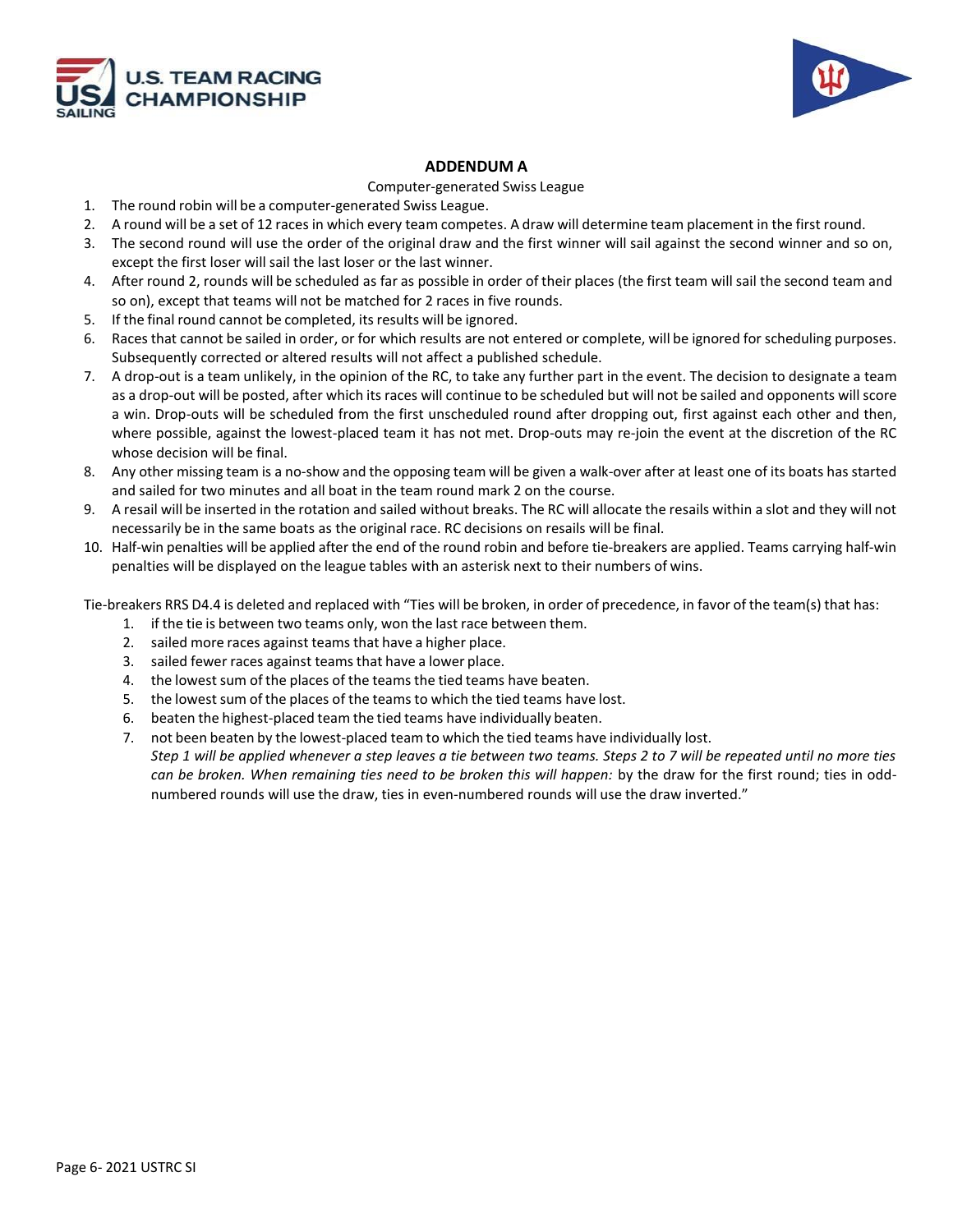



## **[NP] ADDENDUM B**

Rules for Handling Boats

#### **1 GENERAL**

While all reasonable steps are taken to equalize the boats variations will not be grounds for redress. This changes RRS 62.

- **2 PROHIBITED ITEMS and ACTIONS**  Except in an emergency or in order to prevent damage or injury, or when directed by an umpire otherwise, the following are prohibited:
- 2.1 Any additions, omissions or alterations to the equipment supplied.
- 2.2 The use of any equipment for a purpose other than that intended or specifically permitted.
- 2.3 The replacement of any equipment without the permission of the RC.
- 2.4 Sailing the boat in a manner that it is reasonable to predict that significant further damage would result.
- 2.5 Moving equipment from its normal stowage position except when being used.
- 2.6 Changing the number of mainsheet purchases.
- 2.7 Taking a boat from its berth without having paid the required damage deposit or having permission from the RC, or, on race days, while 'AP' is displayed ashore.
- 2.8 Perforating sails, even to attach tell tales.
- 2.9 Use of any tape that leaves a residue/ use of duct tape. Duct tape is only permitted to seal water jugs used as corrector weights.
- **3 PERMITTED ITEMS and ACTIONS** the following are permitted:
- 3.1 Taking on board the following equipment:
	- (a) tell tale material
	- (b) watch, timers, and hand-held compass
- 3.2 Using the items in 3.1 to:
	- (a) make signals as per Appendix D2.2
	- (b) personal safety
- 3.3 Adjust the jib halyard

#### **4 MANDATORY ITEMS and ACTIONS** –

- 4.1 At the end of each sailing day the following are required:
	- (a) Sails neatly rolled and bagged
	- (b) remove all trash
- 4.2 Any request to alter, in any way, the equipment on a boat shall be in writing and worded to permit a yes/no answer.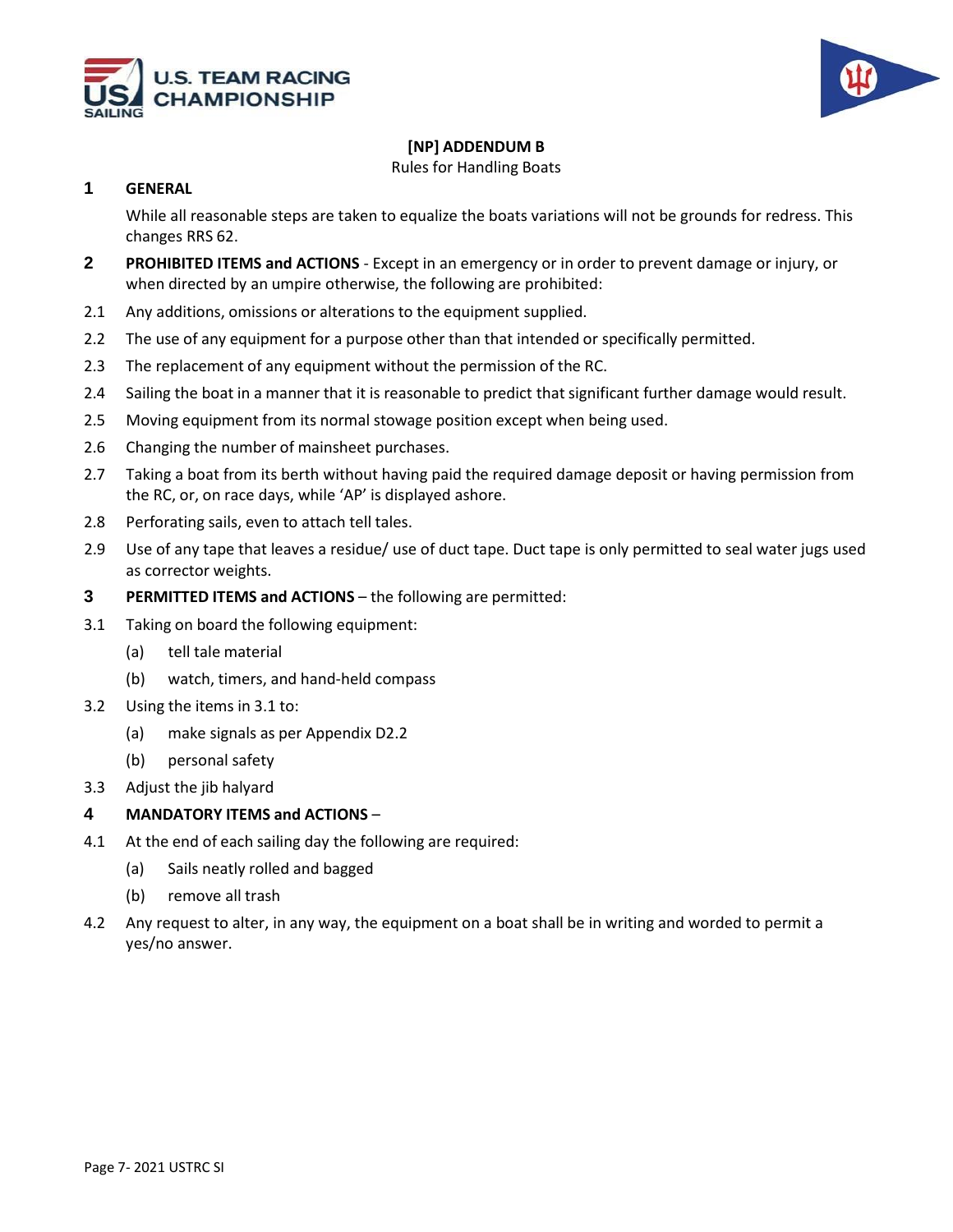



## **ADDENDUM C**

Penalties for damage resulting from contact between boats racing

The umpires may impose a penalty for breaking RRS 14 without a protest hearing, unless a boat involved in the incident boat requests a hearing, in which case the umpires shall report the incident to the protest committee. If it has good reasons to do so, the protest committee may impose a greater penalty than what the umpires determined was appropriate. This addendum explains how damage will be assessed and prescribes the appropriate penalty level. There are a number of things we are trying to achieve with damage penalties:

- Minimize damage to keep costs down and avoid delays while boats are repaired.
- Ensure that penalties fit the breach and are consistent.

#### **Damage Levels**

| Level                   | <b>Extent</b>                                                                                       | <b>Effect</b>                                                                                                                                                                                                                             |
|-------------------------|-----------------------------------------------------------------------------------------------------|-------------------------------------------------------------------------------------------------------------------------------------------------------------------------------------------------------------------------------------------|
| Level A<br>Minor Damage | Does not significantly affect the value,<br>general appearance or normal<br>operation of the boat.  | Boat may race without repair although some minor<br>surface work may be required after the event. Repairs<br>should not normally require more than 1 hour of<br>lwork.                                                                    |
| Level B<br>Damage       | Affects the value and/or general<br>appearance of the boat.                                         | The damage does not affect the normal operation of<br>the boat in that race but may need some (temporary)<br>work before racing again. Requires more than 1 hour<br>of work but should not normally require more than 3<br>hours of work. |
| Level C<br>Major Damage | The normal operation of the boat is<br>compromised and its structural<br>integrity may be impaired. | The boat will need some repair work before racing<br>again. Requires more than 3 hours of work.                                                                                                                                           |

#### **Penalties**

Race-win penalties may be imposed by umpires after a race to boats that break RRS 14. Any penalties are deducted from one boat's or both boats' team's total race wins for the round-robin or knock-out stage in which the damage occurred. In the event that both boats are given the same penalty in a race during a knock-out stage, the penalties are offsetting and will be disregarded for scoring purposes.

## **Race-Win Penalties: to be applied without a hearing**

| <b>Damage Level</b> | <b>Round-Robin</b> | <b>Knock Out Match</b> |
|---------------------|--------------------|------------------------|
| Level A             | No penalty         | No penalty             |
| Level B             | $1/2$ race win     | 3/4 race win           |
| Level C             | 1 race win         | 1 race win             |

## **Deductions from Damage Deposits**

Any deductions from damage deposits are a matter for the OA and are not related to and do not affect any race win penalties imposed by the umpires or protest committee.